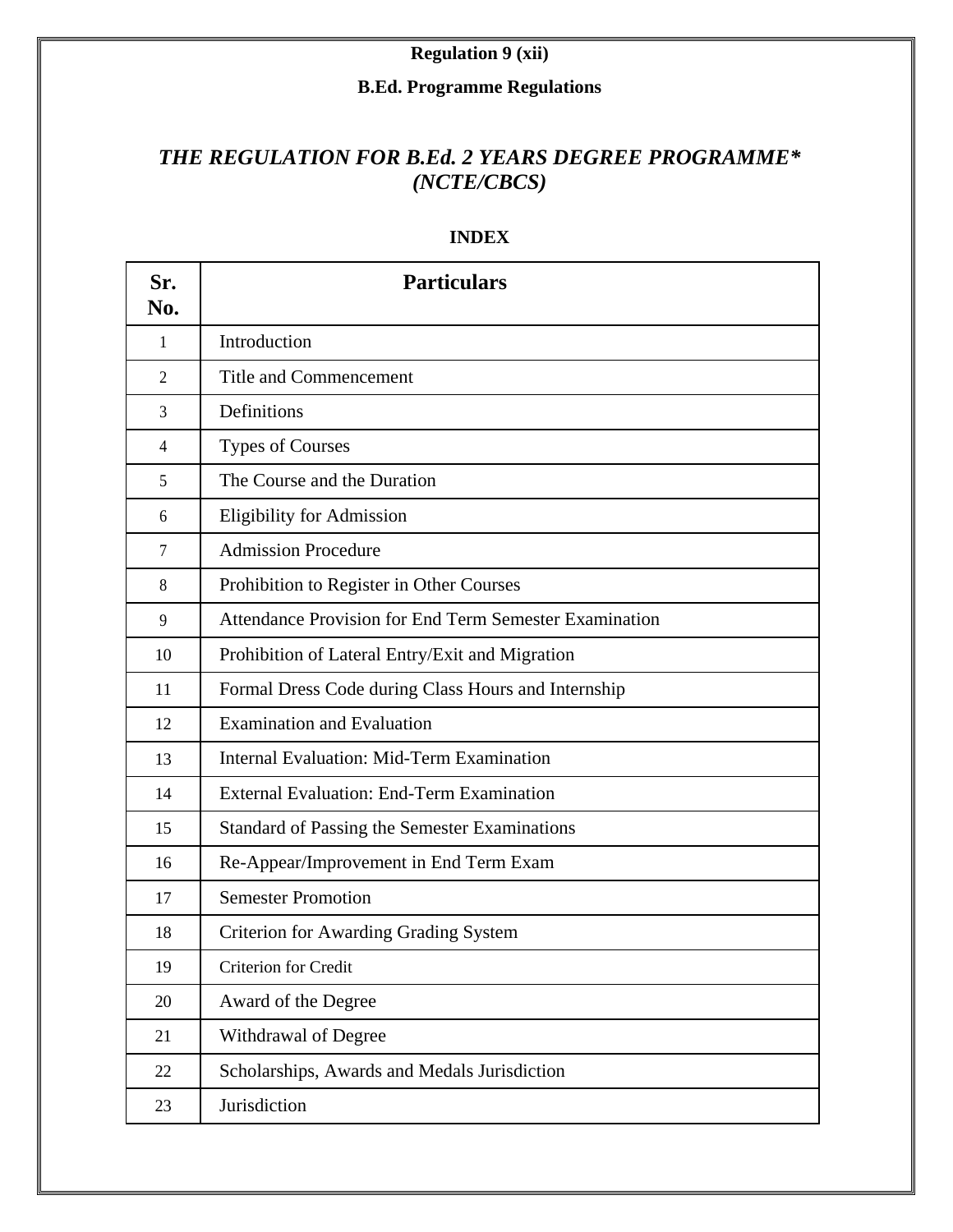## **THE REGULATION FOR B.Ed. 2 YEARS DEGREE PROGRAMME\* (CHOICE BASED CREDIT SYSTEM)**

# **1. INTRODUCTION**

Jagan Nath University has a strong commitment to encourage the pupil teachers to be global citizen, serving the human beings at large through the noble profession of teaching. The University offers B.Ed course to the eligible students who are interested is pursuing degree in education. The main objective of this programme is to offer experiences related to the self, child, school and community to the student teachers to make them reflective practitioners. The programme focuses on complete development of the student teacher particularly in knowledge and skills, in individual care of the learner and also in methods and evaluation designed to facilitate learning.

The programme is comprised of three broad interrelated curricular areas: I) Perspective in Education II) Curriculum and pedagogic studies and III) Engagement with the field. The extensive program provides enough flexibility in respect of lecture courses, practical training and internship.

Jagan Nath University is offering B.Ed programme as per the guidelines of NCTE. Recently, the University Grants Commission (UGC) and NCTE has stressed on speedy and substantive academic and administrative reforms in higher education for promotion of quality and excellence.

# **2. TITLE AND COMMENCEMENT**

- 2.1. This Regulation shall be called THE *REGULATION FOR B.Ed. TWO YEARS DEGREE PROGRAMME\**
- 2.2. This Regulation shall come into force with effect from the academic year 2015-2017.

### **3. DEFINITIONS**

- a) **Programme:** means an educational programme leading to award of B.Ed. 2 year Degree. The Bachelor of Education programme, generally known as B.Ed., is a professional course that prepares teachers for middle level (classes VI-VIII), secondary (classes IX-X) and senior secondary (classes XI-XII).
- b) **Academic Year:** Means Two consecutive (one odd + one even) semesters constitute one academic year.
- c) **Course:** Usually referred to, as 'papers' is a component of a programme. All courses need not carry the same weight. The courses should define learning objectives and learning outcomes. A course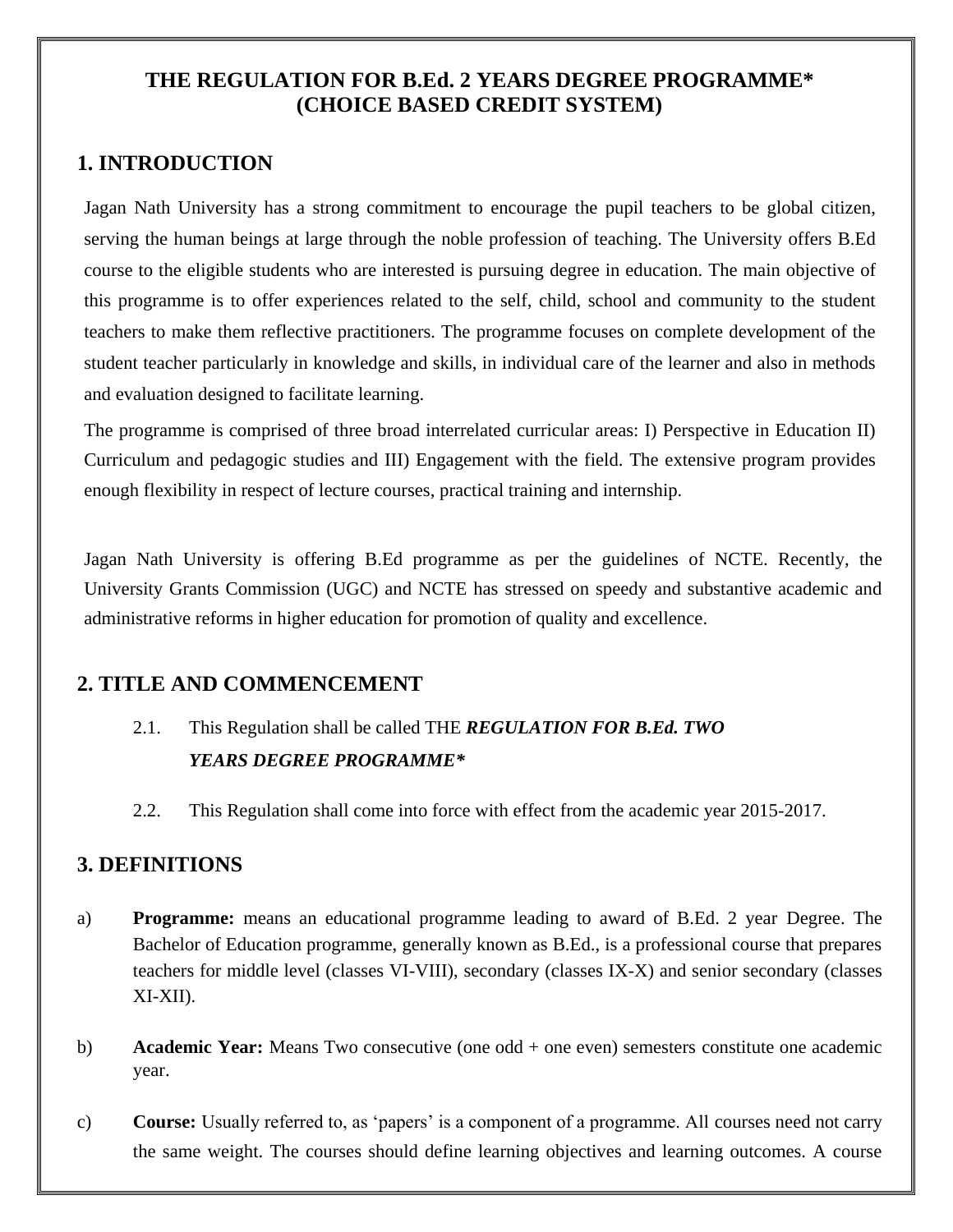may be designed to comprise lectures/ tutorials/laboratory work/ field work/ outreach activities/ project work/ viva/ seminars/ term papers/assignments/ presentations/self-study etc. or a combination of some of these.

- d) **Credit Based Semester System (CBSS):** Under the CBSS, the requirement for awarding a degree is prescribed in terms of number of credits to be completed by the students.
- e) **Credit Point:** It is the product of grade point and number of credits for a course.
- f) **Credit:** A unit by which the course work is measured. It determines the number of hours of instructions required per week. One credit is equivalent to one hour of teaching (lecture or tutorial) or two hours of practical work/field work per week.
- g) **Cumulative Grade Point Average (CGPA):** It is a measure of overall cumulative performance of a student over all semesters. The CGPA is the ratio of total credit points secured by a student in various courses in all semesters and the sum of the total credits of all courses in all the semesters. It is expressed up to two decimal places.
- h) **Grade Point:** It is a numerical weight allotted to each letter grade on a 10-point scale.
- i) **Letter Grade:** It is an index of the performance of students in a said course. Grades are denoted by letters  $O, A+, A, B+, B, C, P$  and F.
- k) **Semester Grade Point Average (SGPA):** It is a measure of performance of work done in a semester. It is ratio of total credit points secured by a student in various courses registered in a semester and the total course credits taken during that semester. It shall be expressed up to two decimal places.
- l) **Semester:** Each semester will consist of 18 weeks of academic work equivalent to 90 actual teaching days and 3-4 weeks approximately of examination etc. The odd semester may be scheduled from July to December and even semester from January to June.
- m) **Transcript or Grade Card or Certificate:** Based on the grades earned, a grade certificate shall be issued to all the registered students after every semester. The grade certificate will display the course details (code, title, number of credits, grade secured) along with SGPA of that semester and CGPA earned till that semester.
- n) **External Examiner**: shall mean an examiner who is not is the employment of the University.
- o) **Student:** shall mean a person admitted to the Faculty/ Schools of the University for any of the academic programmes to which this policy is applicable.
- p) **University:** shall mean Jagan Nath University, Bahadurgarh.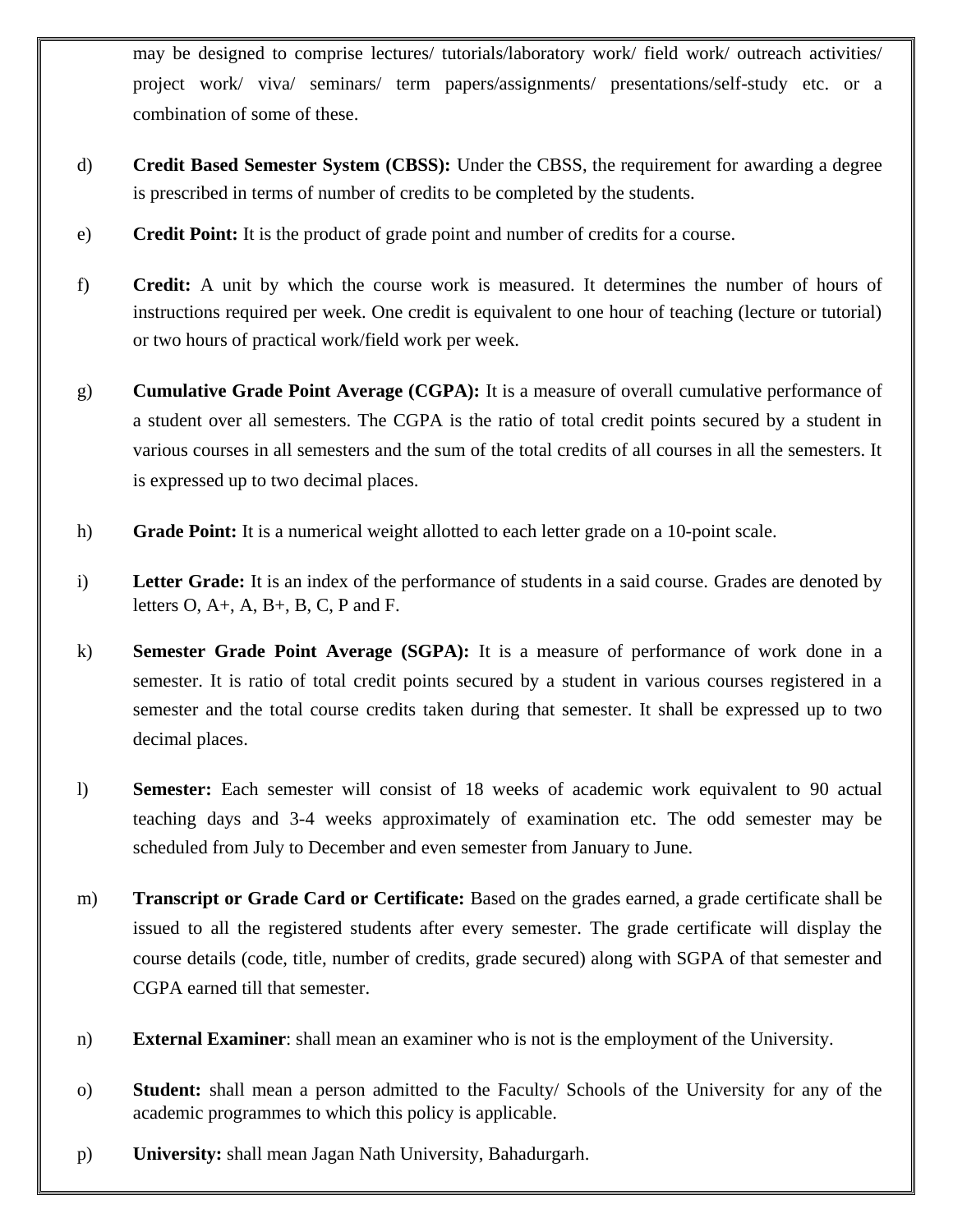- q) **Internal Evaluation:** Continuous Assessment Test conducted during the semester.
- r) **External Evaluation:** End-Term examination held at the end of each semester.
- s) **Rounding off Marks:** shall mean that if part is one-half or more, its value shall be increased to one and if part is less than half then its value shall be ignored for getting letter grade and grade point.
- t) **Enrollment:** shall mean the student taking admission and registered for pursuing a programme at Jagan Nath University
- u) **Migration:** shall mean the student of Jagan Nath University migrating to another University/Institute or the student of other University/Institute taking admission to Jagan Nath University.

### **4. COURSES CURRICULUM**

Courses curriculum framework in a programme may be of three kinds: Perspectives in Education, Curriculum and Pedagogic Studies, and Engagement with the Field. All the courses include in-built field –based unites of study and projects along with theoretical inputs from that an interdisciplinary perspective.

#### **(i) THEORY COURSES**

#### **a) Perspectives in Education**

The course on 'Childhood and Growing up' shall enable student-teachers to engage with studies on Indian society and education, acquire conceptual tools of sociological analysis and hands-on experience of engaging with diverse communities, children and schools.

The course develop a conceptual understanding about issues of diversity, inequality and marginalization in Indian society and the implications for education, with analyses of significant policy debates in Indian education. The courses focus on aspects of social and emotional development; self and identity, and cognition and learning. Theoretical foundations of school knowledge from historical, philosophical and sociological perspectives, with critical analysis of curricular aims and contexts, and the relationship between curriculum, policy and learning. The course shall develop an understanding of the cultures, policies and practices that need to be addressed in order to create an inclusive school.

#### **b) Curriculum and Pedagogic Studies:-**

Curriculum and Pedagogic Studies offers a study of the nature of disciplines, critical understanding of the school curriculum; pedagogy as the integration of knowledge about the learner, the discipline and the societal context of learning, and research relating to different aspects of young children's learning. The design of the programme would enable students to specialize in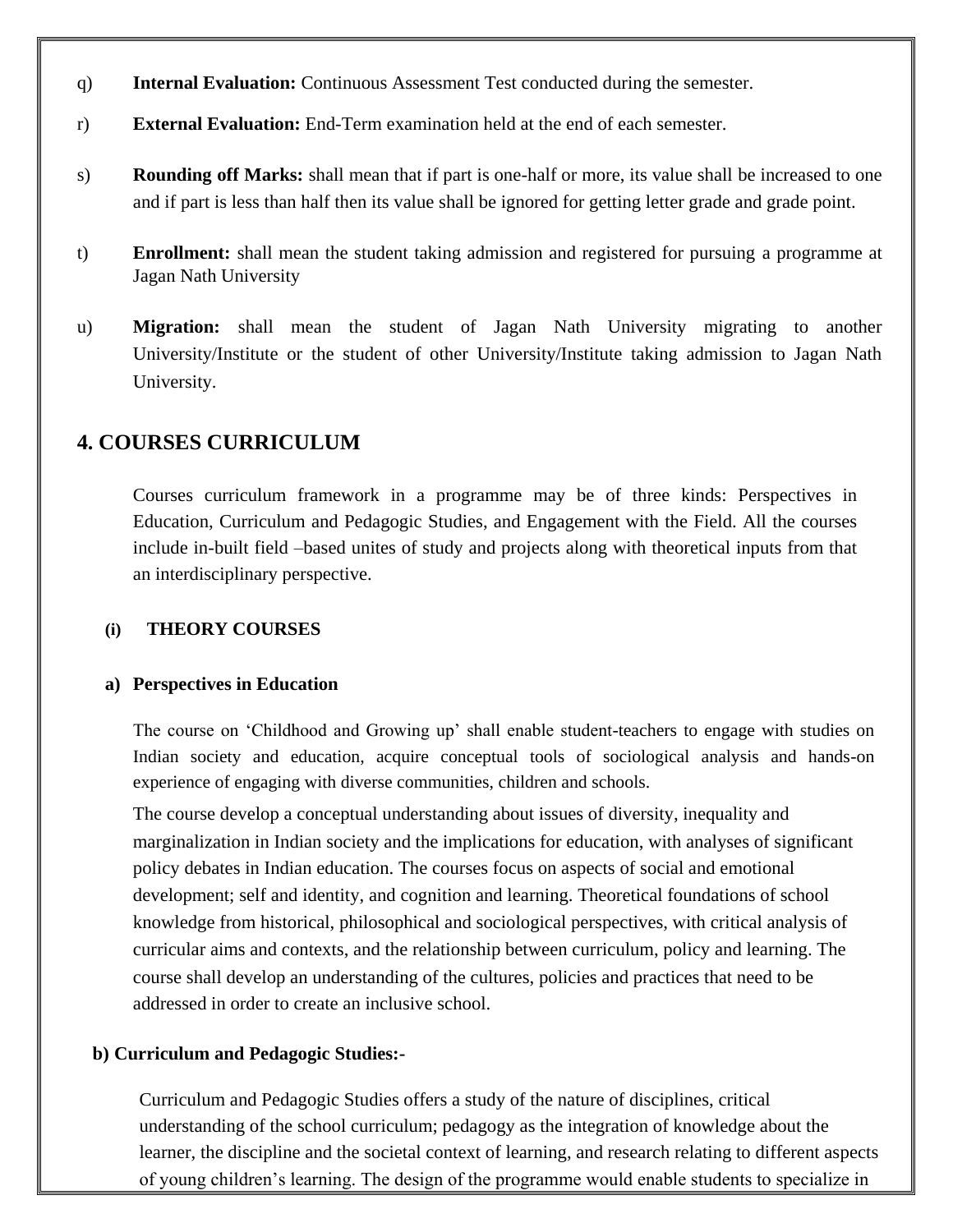one subject area, at one/ two levels of school.

#### **(ii) Engagement with the Field/Practicum**

The B.Ed. curriculum shall provide for sustained engagement with the Self, the Child, Community and School, at different levels, and through establishing close connections between different curricular areas. This curricular area of Engagement with the Field would serve as an important link between the other two broad areas and the field, through its three components:

- **a)** Tasks and Assignments that run through all the courses
- **b)** School Internship
- **c)** Courses on Enhancing Professional Capacities (EPC)

#### **b) School Internship**

Having gained some experience with the child, the community and schools in Year 1, the second year would offer intensive engagement with the school in the form of School Internship. During the first year, to support better understanding of schools and in preparation of Internship, teacher education institutes shall make provisions for visits to innovative centers of pedagogy and learning - innovative schools, educational resource centers, etc. During the Internship, a student-teacher shall work as a regular teacher and participate in all the school activities, including planning, teaching and assessment, interacting with school teachers, community members and children. Before teaching in a classroom, the student-teachers will observe the school and its classrooms for a week, to understand the school in totality, its philosophy and aims, organization and management; the life of a teacher; needs of the physical, mental, emotional development of children; aspects of curriculum and its transaction; quality, transaction, and assessment of teaching–learning. School Internship shall be designed to lead to the development of a broad repertoire of perspectives, professional capacities, teacher dispositions, sensibilities and skills. Student teachers shall be equipped to cater to diverse needs of learners in schools. Student-teachers are to be actively engaged in teaching at two levels, namely, upper primary and secondary. They should be provided opportunities to teach in government and private schools with systematic supervisory support and feedback from faculty. Internship in schools is to be done for a minimum duration of 15 weeks. This should include an initial phase of one week for observing a regular classroom with a regular teacher and would also include peer observations, teacher observations and observations of interns' lessons by faculty. It is important that the student-teachers consolidate and reflect on their teaching experience during and after the school internship. Therefore, along with writing reflective journals during the internship programme, there shall be space for extended discussions and presentations on different aspects of the teaching experience after the internship. For each student-teacher, internship should be conducted preferably in one school for the entire 15 weeks. However, if the institute wants to provide an opportunity to understand the context of teaching in a government and private school or the dynamics of teaching at elementary and senior secondary levels, this period can be divided into two blocks. Internship may be arranged in two blocks in such a way that teaching in one school at a particular level (for example elementary or senior secondary) during one block, is followed by the teaching in another school or the same school at another level during the second block. Under any circumstances, the student-teacher should not be sent to more than two schools during her/his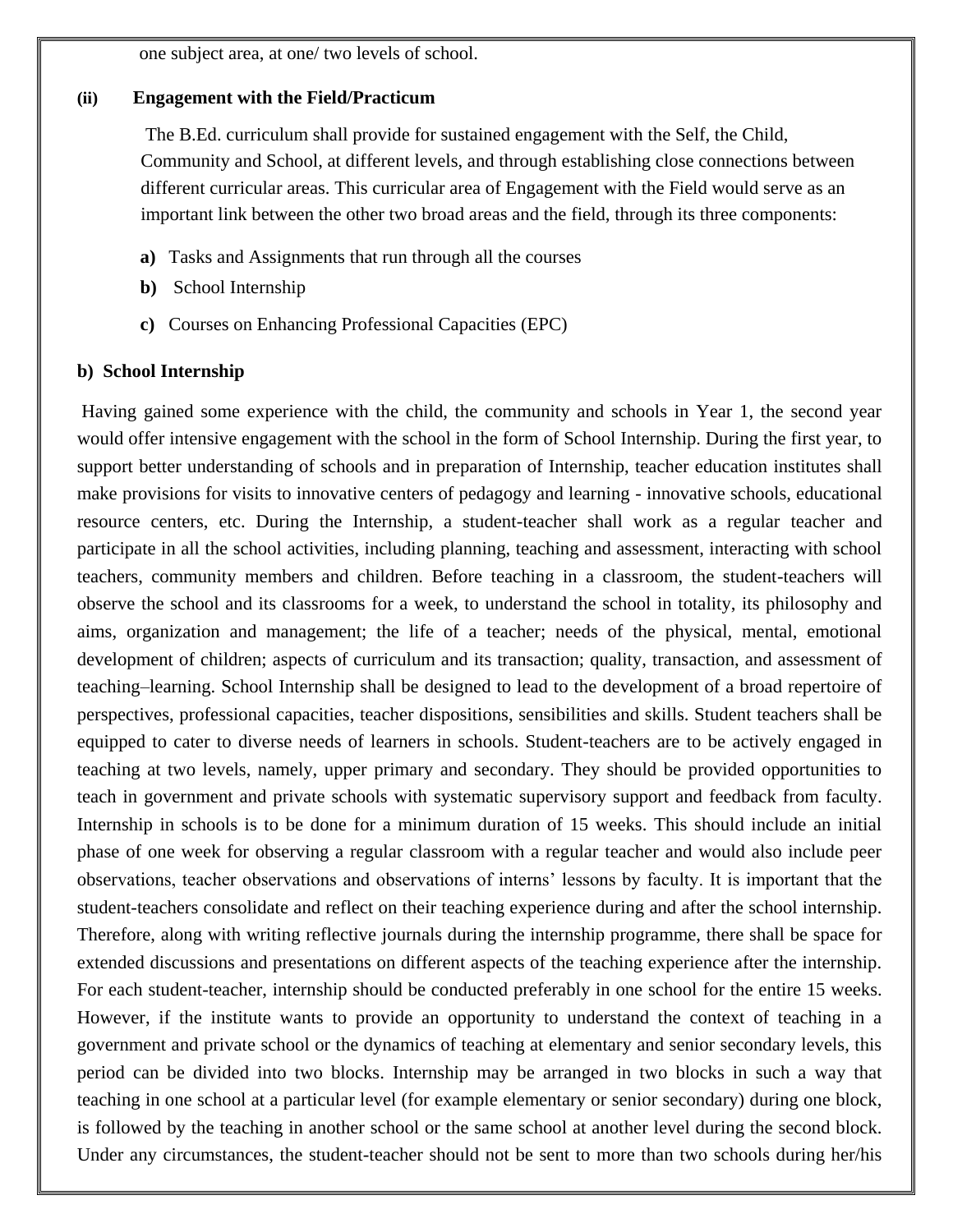internship period. Internship should not be reduced to the 'delivery' of a certain number of lesson plans, but should aim for meaningful and holistic engagement with learners and the school. Moreover, teaching should not be practiced through the reductionist approach of 'microteaching' of isolated 'skills' and simulated lessons.

#### **Courses on Enhancing Professional Capacities (EPC)**

Throughout the programme several other specialized courses shall be offered to enhance the professional capacities of a student-teacher. The EPC courses shall be internally assessed and are as follows:

Course *EPC 1*: Reading and Reflecting on Texts Course *EPC 2*: Drama and Art in Education Course *EPC 3*: Critical Understanding of ICT Course *EPC 4*: Understanding the Self

# **5. THE COURSE AND THE DURATION**

- (a) There shall be a 2-Year Course leading to the degree of B.Ed.
- (b) The duration of the B.Ed. Course shall be two academic years consisting of four semesters.
- (c) Each Academic Year shall be divided into two Semesters, i.e. August to December and January to June.
- (d) Each Semester shall consist of minimum 18 weeks with 30 class-hours per week including tutorials, field engagement activities, guest lectures and seminars.
- (e) The Courses and the syllabi shall be designed by the expert panel drawn both from academia and corporate be reviewed and approved by the Board of Studies of the Department time to time.

# **6. ELIGIBILITY FOR ADMISSION**

(a) Candidates with at least 50% marks either in the Bachelor's Degree and/or in the Master's Degree in Sciences/Social Sciences/ Humanity, Bachelor's in Engineering or Technology with specialization in Science and Mathematics with 55% marks or any other qualification equivalent to, are eligible for admission to the programme.

(b) The reservation and relaxation for SC/ST/OBC/PWD and other categories shall be as per the rules of the Central Government / State Government, whichever is applicable.

# **7. ADMISSION PROCEDURE**

7.1 Admission shall be made strictly on merit by the university admission committee either by holding written admission test, and interview of the candidates.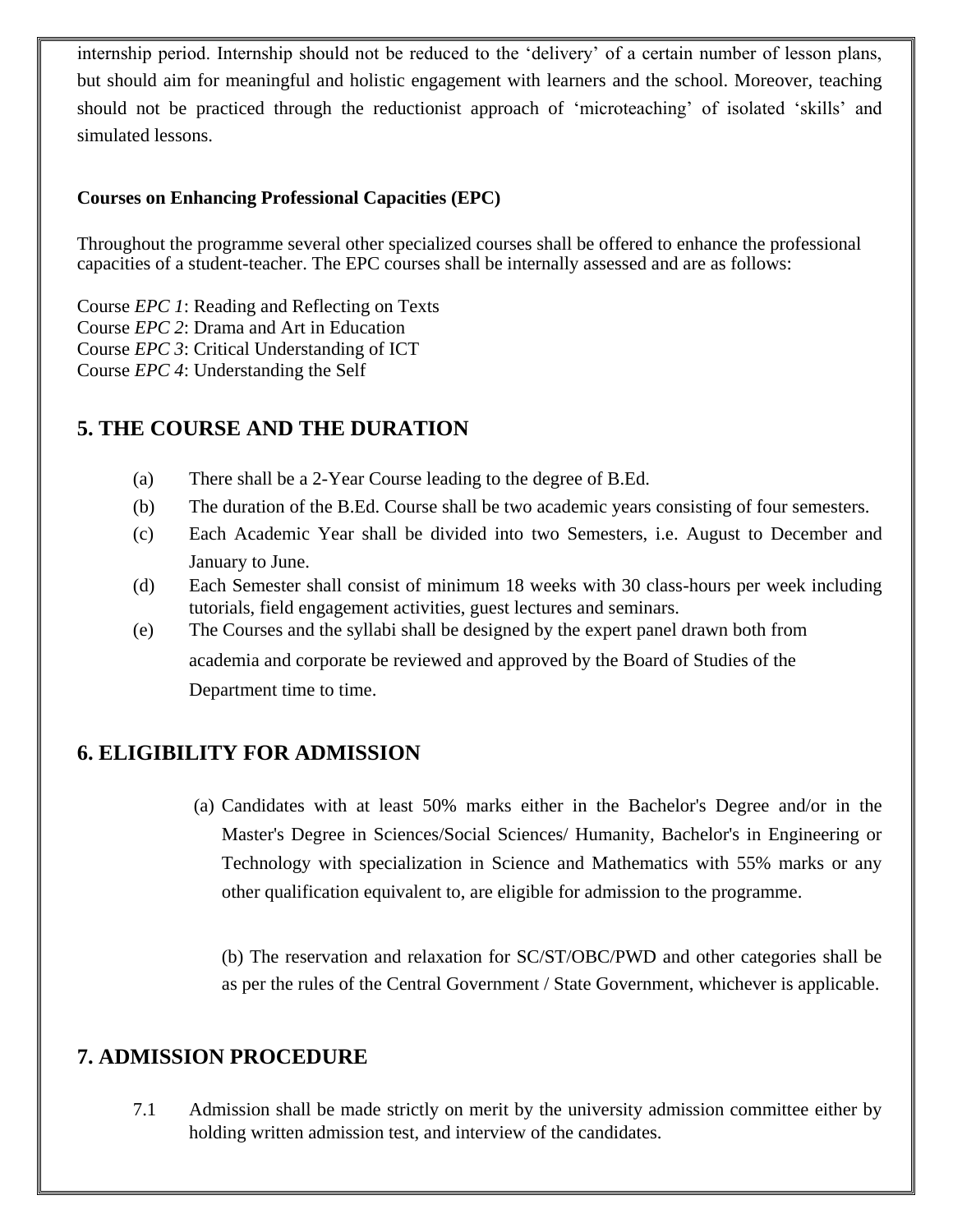7.2 The result of the admission test, in order of merit, shall be notified in the office notice board and university website. Any selected student who fails to pay his/her admission fee and other charges by the date fixed for such payment shall forfeit his/her claim for admission.

## **8. PROHIBITION TO REGISTER IN OTHER COURSES**

The candidates admitted to the Course, shall not be allowed to pursue any other course except certificate course in any Indian or Foreign language or computer application being conducted by this University on part-time basis in the evening or through Distance Learning with prior permission of the Dean / HOD, Faculty of Education otherwise his candidature form B.Ed. 2-Year Degree Education Course will be cancelled forthwith.

## **9. ATTENDANCE PROVISION FOR END TERM SEMESTER EXAMINATION**

- 9.1 No student shall be allowed to appear in the end term semester examination in a paper if he/ she has not attended minimum of 75% of the classes held in the paper concerned including tutorials, assignments/projects, field engagement etc. conducted in respect of that paper.
- 9.2 If a student for any exceptional reason fail to attend 75% of the classes held in any paper, the Dean / HOD of the department may allow him/ her to take the examination if he/she attended at least 65% of the classes held in the paper concerned and attended 75% of classes in all the papers taken together.

Provided that if the percentage of attendance is deficient on account of:-

- (i) Participation in Inter-University, University or Inter-Collegiate Sports tournaments/Youth Festivals /University Level Debates/ Cultural Activities, National and International Tournaments, with the previous sanction of the Dean/HOD of Faculty of Education.
- (ii) Voluntary donation of blood certified by a Government Doctor of Gazetted rank or University medical officer.
- (iii) Attendance and/or participation in International**/**National/State level competitions/Debate competitions/Seminars/Workshops/Conferences;
- (iv) Attendance at the extension lecture (s) organized by the Faculty of Education.

Credit may be given for the number of days on which lectures were delivered or sessional /practical work done during the period of attendance or participation aforesaid, provided that the total period of absence shall not exceed 15 days in a semester.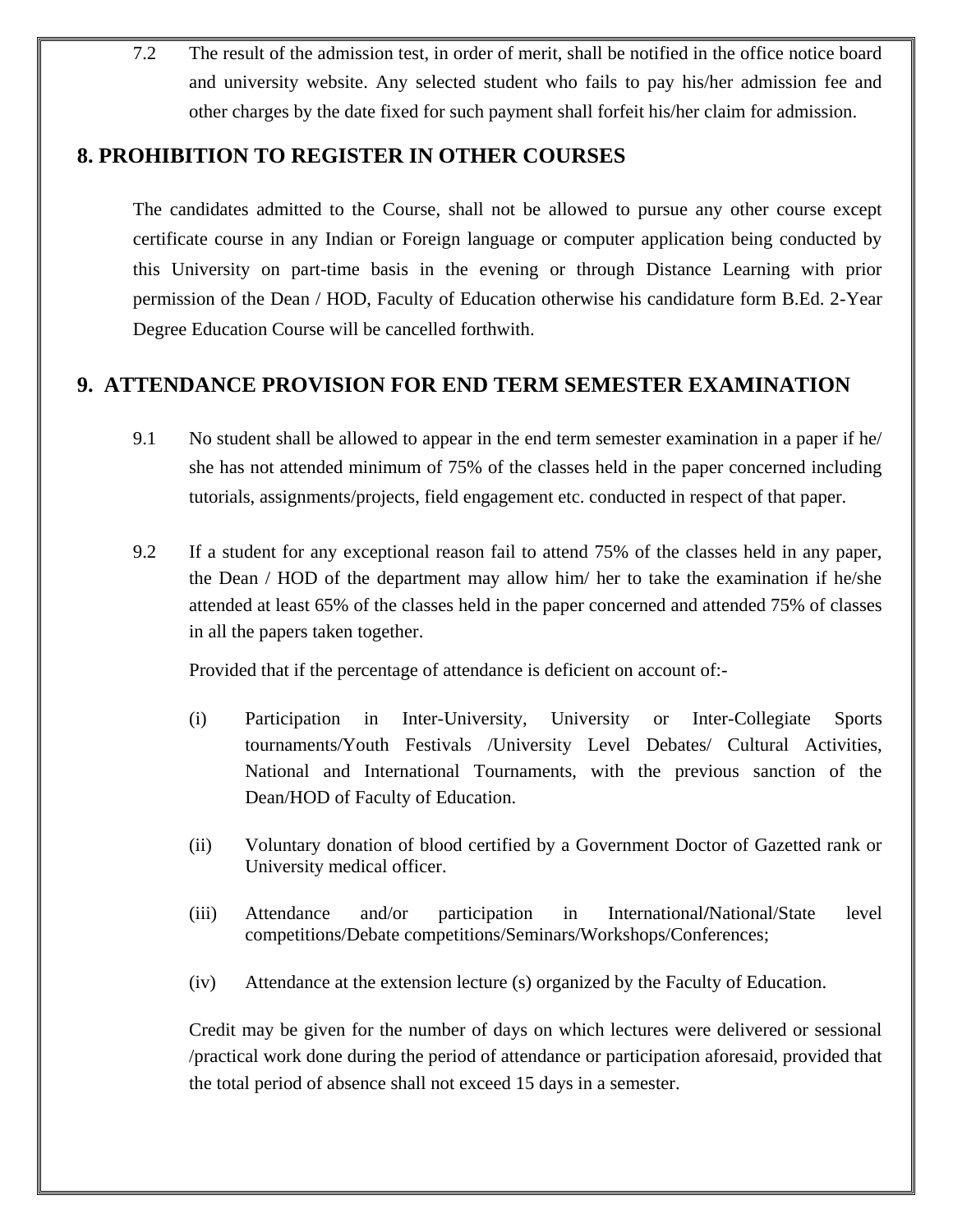## **10. PROHIBITION OF LATERAL ENTRY/EXIT AND MIGRATION**

- 10.1 There shall be no lateral entry or exit at any intermediary stage of B.Ed. degree course.
- 10.2 However the migration may be allowed as per University Rule.

# **11. FORMAL DRESS CODE DURING CLASS HOURS AND INTERNSHIP**

Formal Dress Code shall be applicable during internship and in departmental activities as follows:

**For Boys**: Formal shirt, trouser and shoes. **For Girl students:** Formal suit or sari (Plain Green).

### **12. EXAMINATION AND EVALUATION**

- 12.1 The medium of instructions and examination shall be English
- 12.2 Candidates shall be examined according to the scheme of examination and syllabus as approved by the Academic Council from time to time.
- 12.3 To pass each semester examination, a candidate must obtain at **least 40%** marks in written paper, practical work /Viva-Voce.
- 12.4 Each theory paper for the respective semester examination shall be set and Evaluation of the answer books shall be done as per the University rules.
- 12.5 The assessment of End Term Semester Examination will be made out of 70 (Seventy) marks in Theory Papers and Internal evaluation of 30 (Thirty) marks shall be made by the subject teacher, teaching the paper in accordance with the following rules:

| Mid-Term<br><b>Test</b> | <b>Normalised Mid-</b><br><b>Term Marks</b><br>(A) | <b>Practical/</b><br><b>Assignment</b><br>(B) | <b>Semester</b><br><b>Attendance</b><br>(C) | <b>Total</b><br>$(A+B+C)$ |
|-------------------------|----------------------------------------------------|-----------------------------------------------|---------------------------------------------|---------------------------|
| 50 Marks                | To be normalized to 15<br>marks                    | 5 Marks                                       | 10 Marks                                    | 30 Marks                  |

Criteria for Awarding Semester Attendance Marks will be as prescribed by the University as follows:

|                                  | 1.01111111  |
|----------------------------------|-------------|
| b. Attendance between 91% to 95% | : $9$ Marks |
| c. Attendance between 86% to 90% | : 8 Marks   |
| d. Attendance between 81% to 85% | : 7 Marks   |

a. Attendance above 95% : 10 Marks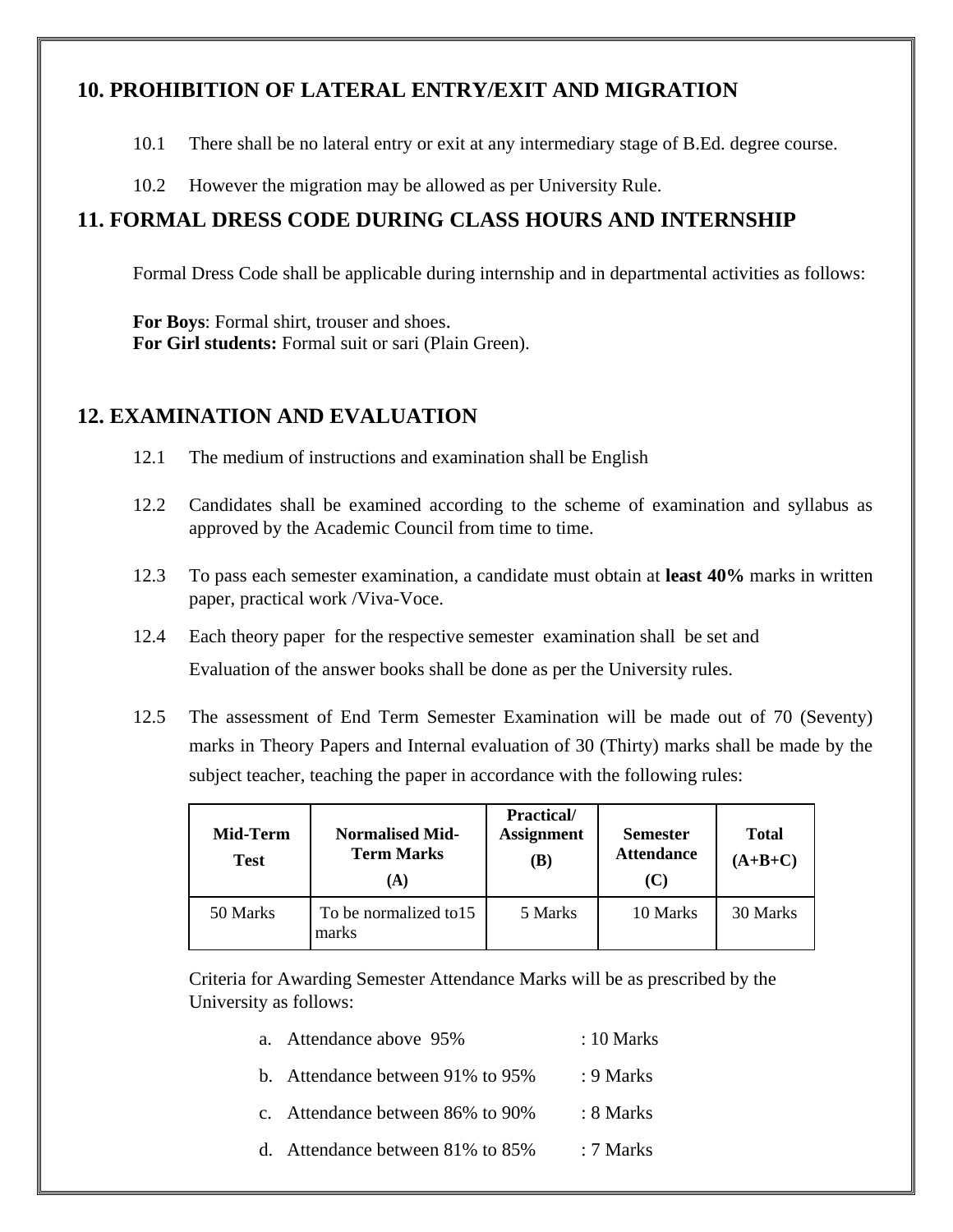| e. Attendance between 75% to 80%<br>$: 6$ Marks |  |
|-------------------------------------------------|--|
|-------------------------------------------------|--|

- f. Attendance between 65% to 74% : 5 Marks
- 12.6 The Dean/HOD will preserve the records of the sessional /practical work/school internship up to six months from the date of the declaration of the concerned semester examination.

#### **13. INTERNAL EVALUATION: MID-TERM EXAMINATION**

- a) The schedule of Mid-Term tests shall be notified to the students by the University.
- b) Questions papers for mid-term tests shall be set by the internal examiner from the 50% of the syllabus of the course. The answer books will be assessed by the teacher concerned. The assessed answer books will be shown to the students and grievances, if any will be handled by the teacher. The marks of the mid-term tests will be forwarded to the Controller of Examinations by the Head of the Department through the Dean of the Faculty.
- c) No remedial Mid-Term Tests would be conducted.

## **14. EXTERNAL EVALUATION: END-TERM EXAMINATION**

- a) The End Term examinations shall ordinarily be held at the end of every semester i.e. **November-December** or **May-June,** as the case may be, as per the schedule to be notified by the Controller of Examination. The dates for the practical examinations would be decided by the HODs of respective departments in consultation with the Dean of the Faculty.
- b) The examiners for the end-term examination will be appointed by the Vice-Chancellor from the panel of the examiners to be supplied by HOD / DEAN.
- c) At least 50% of the paper setters for the end-term examination will be External Examiners.
- d) The manuscript of the question paper set by the examiner will be moderated by the Moderation Committee consisting of (i) Dean of Faculty (ii) HOD of the Department .After modifications, if needed; it will be handed over to the COE for printing and conduct of examinations.
- e) The answer books will be evaluated by the persons who set the question paper. In case of his inability to assess the answer books, for whatever reasons, the Vice-Chancellor may get them assessed by any other examiner from the Panel or Internal Examiner.

# **15. STANDARD OF PASSING THE SEMESTER EXAMINATIONS**

A candidate, who fails in a semester examination, shall be exempted from re-appearing in the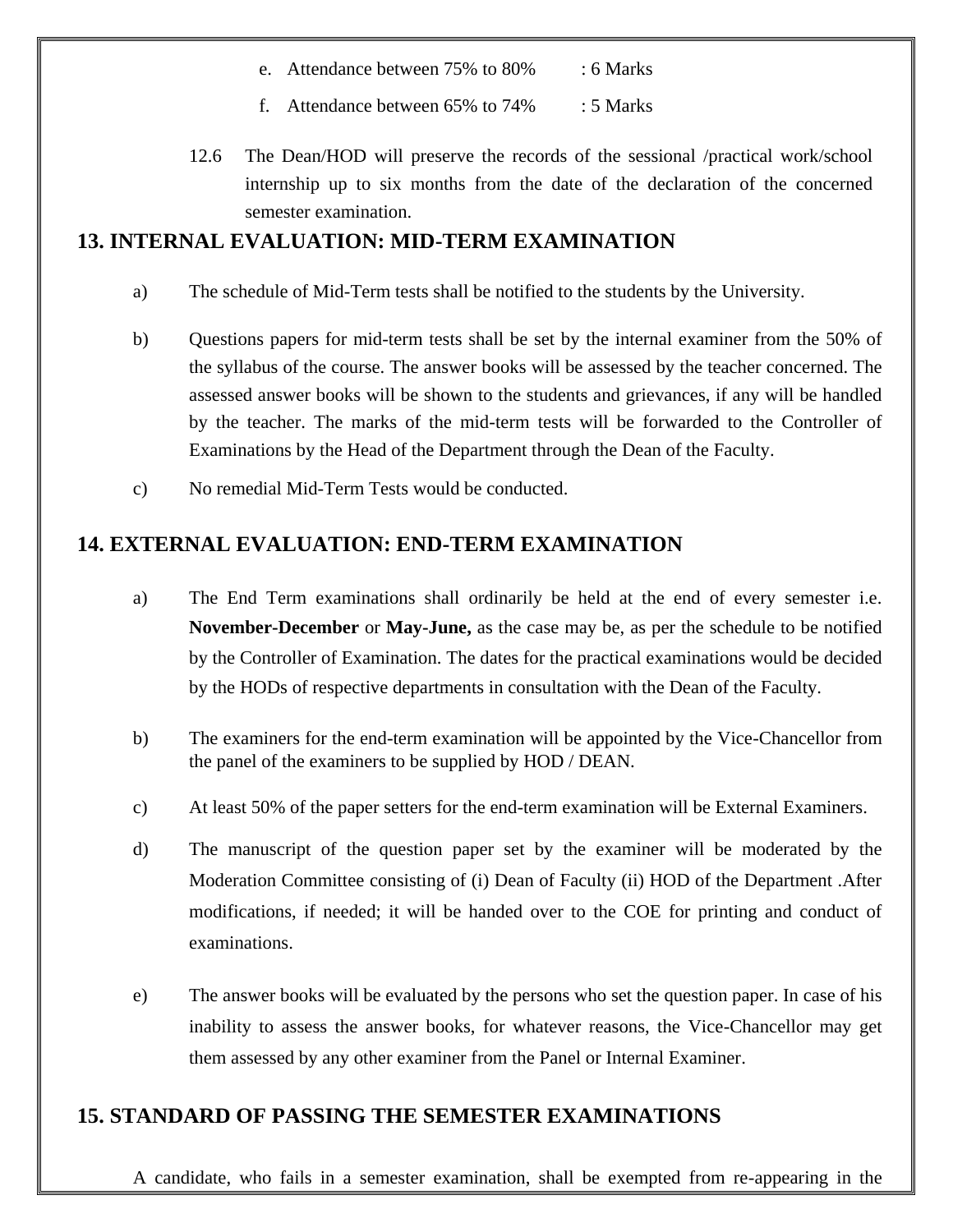paper(s) in which he may have obtained at least 40% marks. Such a candidate shall be allowed to appear, for passing in the remaining paper(s), only at the next respective semester examinations.

Provided that a candidate for the B.ED./. 2-Year Course must pass all the examinations, i.e., I/II/III and IV within four years of his admission to the first year class of the course failing which he will be deemed to be unfit for the course and shall not be allowed to appear as a regular student or as an ex-student unless has been otherwise allowed by the Academic Council of the University.

#### **16. RE-APPEAR/IMPROVEMENT IN END TERM EXAM**

- a) The re-appear/improvement in End Term Examinations for Odd semester will be held along with the Odd Semester regular End Term examinations and for Even Semester with End Term examinations along with Even Semester regular End Term examinations.
- b) A student who has to re-appear/improve in an End-Term examination shall be examined as per the syllabus, which was in force at the time when he/she took the examination.
- c) A candidate, who fails in a semester examination, shall be exempted from re-appearing in the paper(s) in which he may have obtained min. pass marks. Such a candidate shall be allowed to appear, for passing in the remaining paper(s), only at the next respective semester examinations.
- d) A candidate, who has passed in a paper, may be allowed to improve the paper(s), only in the next respective semester examinations.
- e) The previous internal marks already obtained by the student shall be taken into account without any modification.

#### **17. SEMESTER PROMOTION**

- (a) A candidate who has appeared and failed or having been eligible but did not appear in the end term semester examination shall be promoted to the next higher semester.
- (b) The candidate will get automatically promoted to the higher semester. But he/she is required to pass the complete course in n+4 semesters, where n is the actual duration of the programme.

#### **18. CRITERION FOR AWARDING GRADING SYSTEM**

**18.1 CRITERION for Awarding SGPA and CGPA:** The criterion for awarding the Semester Grade Point Average (SGPA) and Cumulative Grade Point Average (CGPA) for B.Ed.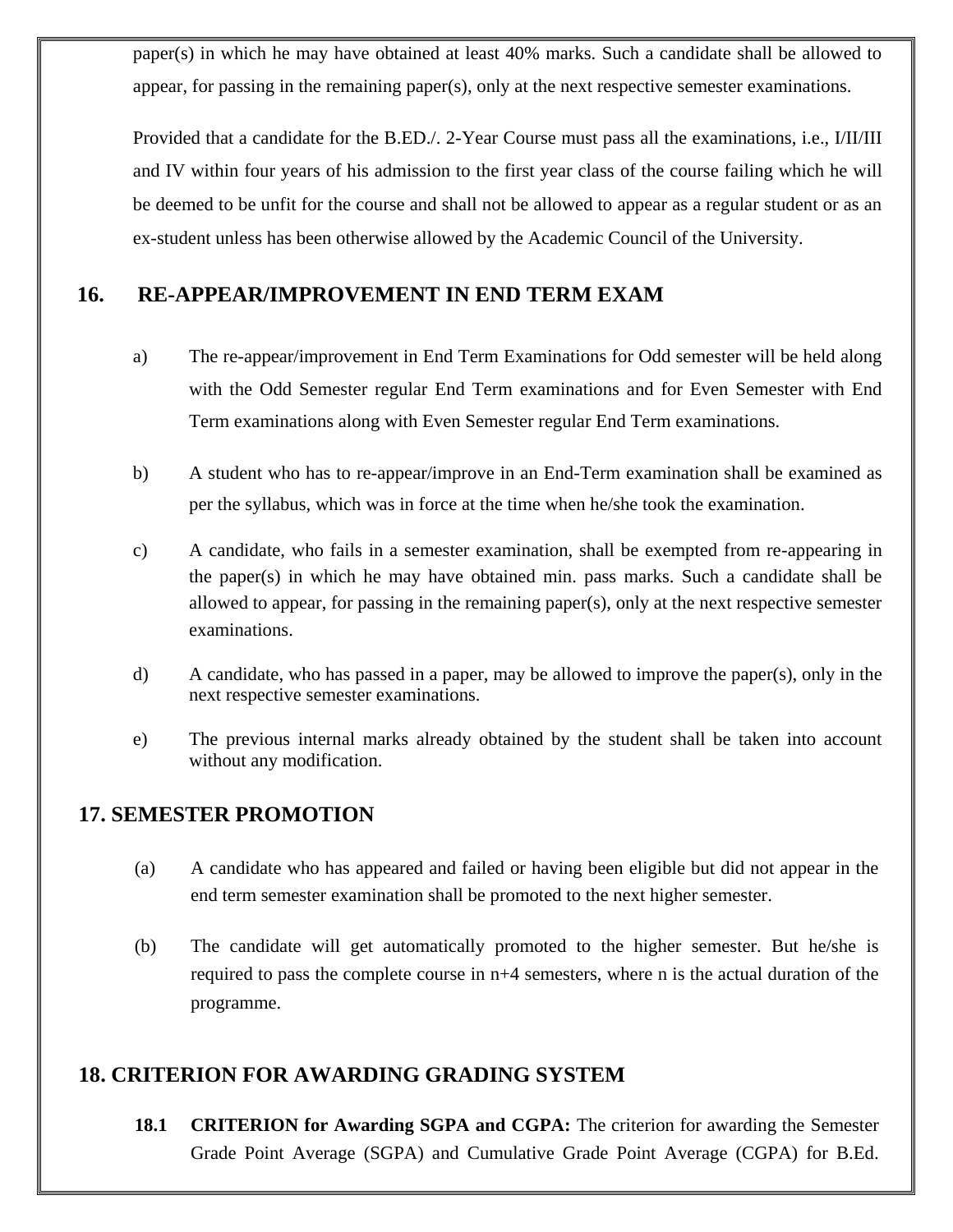programme shall be as follows:

- a) The criterion for passing in a subject is that a student should secure minimum 40% marks in individual paper.
- b) A student obtaining less than pass marks as specified above, in each subject (sum of internal and End-Term examinations) he will be declared fail in that subject and will have to re-appear in a End-Term examination of the course in subsequent odd / even semester end term examination, subject to maximum permissible period of  $n+2$ years / n+4 semesters to complete the course.
- c) The University has adopted Absolute Grading System for converting marks into grades.
- d) The formula of 10- point grading system for conversion of marks obtained into Letter Grades and converting Letter Grades to Grade Point is given below:

| <b>Marks</b> | <b>Letter Grade</b> | <b>Grade Points</b><br>$\blacksquare$ |  |
|--------------|---------------------|---------------------------------------|--|
| 91-100       | O (Outstanding)     | 10                                    |  |
| 81-90        | $A+(Excellent)$     | 9                                     |  |
| 71-80        | A(Very Good)        | 8                                     |  |
| 61-70        | $B+(Good)$          |                                       |  |
| 51-60        | B(Above Average)    | 6                                     |  |
| $46 - 50$    | C(Average)          | 5                                     |  |
| $40 - 45$    | $P$ (Pass)*         | 4                                     |  |
| $0-39$       | F(Fail)             | 0                                     |  |
|              | AB (Absent)         |                                       |  |

**Table 1: Marks, Letter Grades and Grade Points**

**\*Passing Marks: , B.Ed- 40% in individual paper**

- d) *While converting the marks into Letter Grade, the rounding off marks must be considered.*
- e) A student obtaining Grade F shall be considered failed and will be required to reappear in the examination.
- f) For non-credit courses "Satisfactory" or Unsatisfactory" shall be indicated instead of the letter grade and this will not be counted for the computation of SGPA/CGPA.
- **18.2 Computation of SGPA and CGPA :** The university has adopted UGC recommended procedure for computation of Semester Grade Point Average (SGPA) and Cumulative Grade Point Average (CGPA)
	- a) The SGPA is the ratio of sum of the product of the number of credits with the grade points scored by a student in all the papers/ courses taken by a student and the sum of the number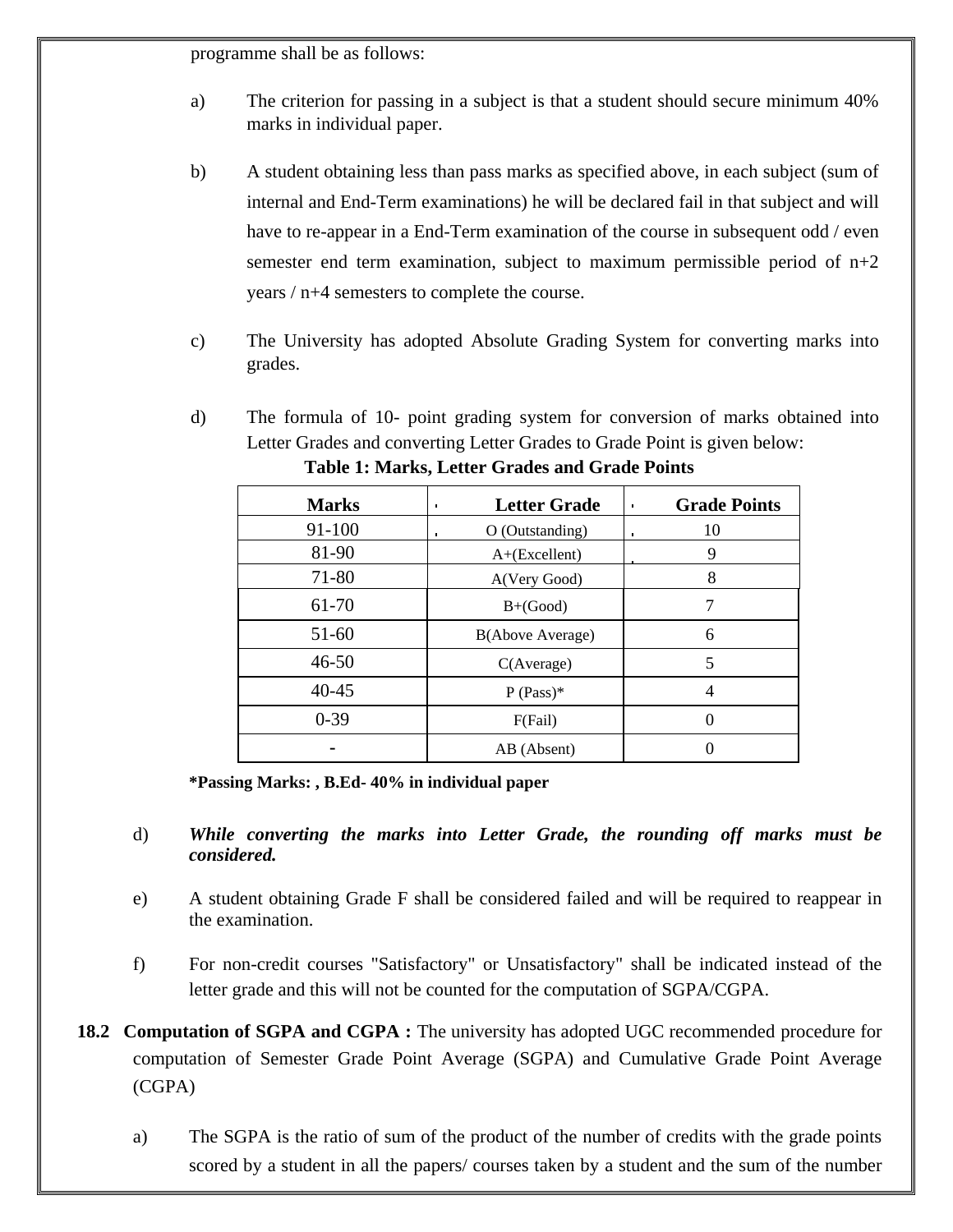of credits of all the courses undergone by a student, i.e.

**SGPA**  $(Si) = \sum (Ci \times Gi) / \sum Ci$ 

Where Ci is the number of credits of the  $i<sup>th</sup>$  course and Gi is the grade point scored by the student in the i<sup>th</sup> course. The university shall issue Semester Grade Card to the student.

b) The CGPA is also calculated in the same manner taking into account all the courses undergone by a student over all the semesters of a programme, i.e.

 $\mathbf{CGPA} = \Sigma (\text{Ci } x \text{ Si}) / \Sigma \text{ Ci}$ 

Where Si is the SGPA of the ith semester and Ci is the total number of credits in that semester.

c) The SGPA and CGPA shall be rounded off to 2 decimal points and reported in the transcripts.

#### **Illustration of Computation of SGPA and CGPA and Format for Transcripts**

| a) Computation of SGPA and CGPA |  |  |  |  |  |  |  |
|---------------------------------|--|--|--|--|--|--|--|
| <b>Illustration for SGPA</b>    |  |  |  |  |  |  |  |
|                                 |  |  |  |  |  |  |  |

| <b>Course</b>  | <b>Credit</b> | Grade<br>Letter | Grade<br>Point | <b>Credit Point</b><br>(Credit x Grade) |
|----------------|---------------|-----------------|----------------|-----------------------------------------|
| Course/Paper 1 | 3             | A               | 8              | $3x8=24$                                |
| Course/Paper 2 | 4             | $B+$            | 7              | $4x7=28$                                |
| Course/Paper 3 | 3             | B               | 6              | $3x6=18$                                |
| Course/Paper 4 | 3             | $\Omega$        | 10             | $3x10=30$                               |
| Course/Paper 5 | 3             | $\mathcal{C}$   | 5              | $3x5=15$                                |
| Course/Paper 6 | 4             | B               | 6              | $4x6=24$                                |
|                | 20            |                 |                | 139                                     |

**Thus, SGPA= 139/20= 6.95**

#### **b) Illustration for CGPA**

| Semester-1 | Semester-2 | Semester-3   Semester-4 |            | Semester-5 | Semester-6 |
|------------|------------|-------------------------|------------|------------|------------|
| Credit: 20 | Credit: 22 | Credit: 25              | Credit: 26 | Credit: 26 | Credit: 25 |
| SGPA:6.9   | SGPA:7.8   | SGPA:5.6                | SGPA:6.0   | SGPA:6.3   | SGPA:8.0   |

**Thus, CGPA**= 20x6.9+22x7.8+25x5.6+26x6.0+26x6.3+25x8.0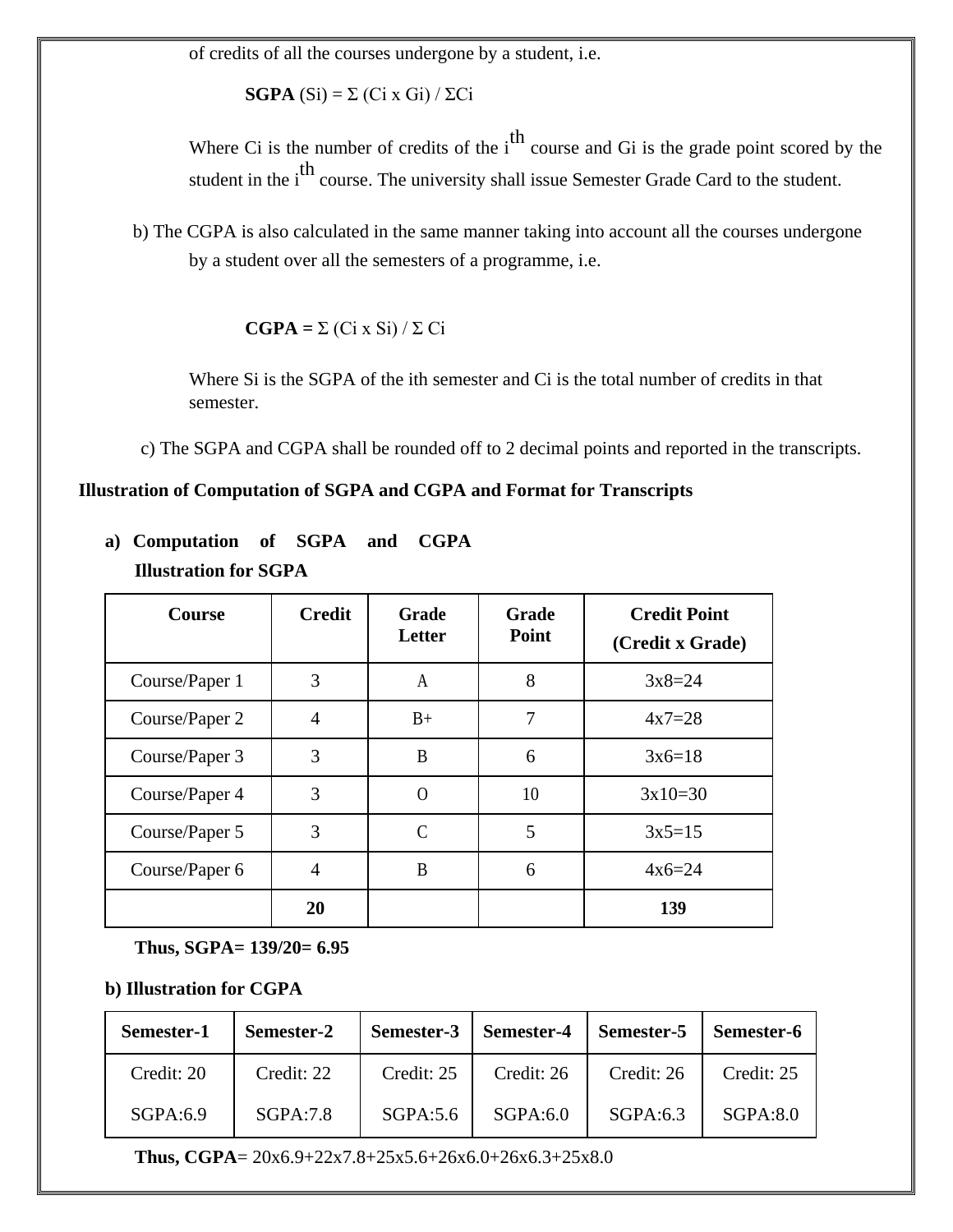#### **19. CRITERION FOR CREDIT**

- (a) In case a student secures minimum passing marks (40% and above) in a Theory / Practical paper, he / she will earn the assigned credit of that particular paper.
- (b) A student is eligible for the award of degree, if he / she earn minimum credits required for that particular programme. However he / she have to appear in all the papers.

#### **(c) Maximum & Minimum Credits**

The total number of the credits of the B.Ed. 2-Year Programme is 92.

#### **20. AWARD OF THE DEGREE**

A student shall be eligible for the award of the B.Ed. (Bachelor of Education) Degree after he/she has successfully completed all the prescribed courses in all the semesters and his or her character and conduct are found to be satisfactory during the course.

### **21. WITHDRAWAL OF DEGREE**

A degree awarded by the University may be withdrawn if it is found at the later stage that the candidate has submitted any forged document or ineligible at the time of admission to the course.

### **22. SCHOLARSHIPS, AWARDS AND MEDALS**

Students excelling in academics, co-curricular and extracurricular activities are felicitated through various awards and scholarships instituted by the University.

A candidate with highest CGPA would be declared Topper. In case of tie of CGPA, the student senior in age will be the topper. Gold, Silver and Bronze medal will be awarded on the basis of securing first three highest CGPA in the course concerned.

### **23. JURISDICTION**

All disputes are subject to the jurisdiction at Jhajjar.

----------\*\*\*\*\*\*\*\*---------